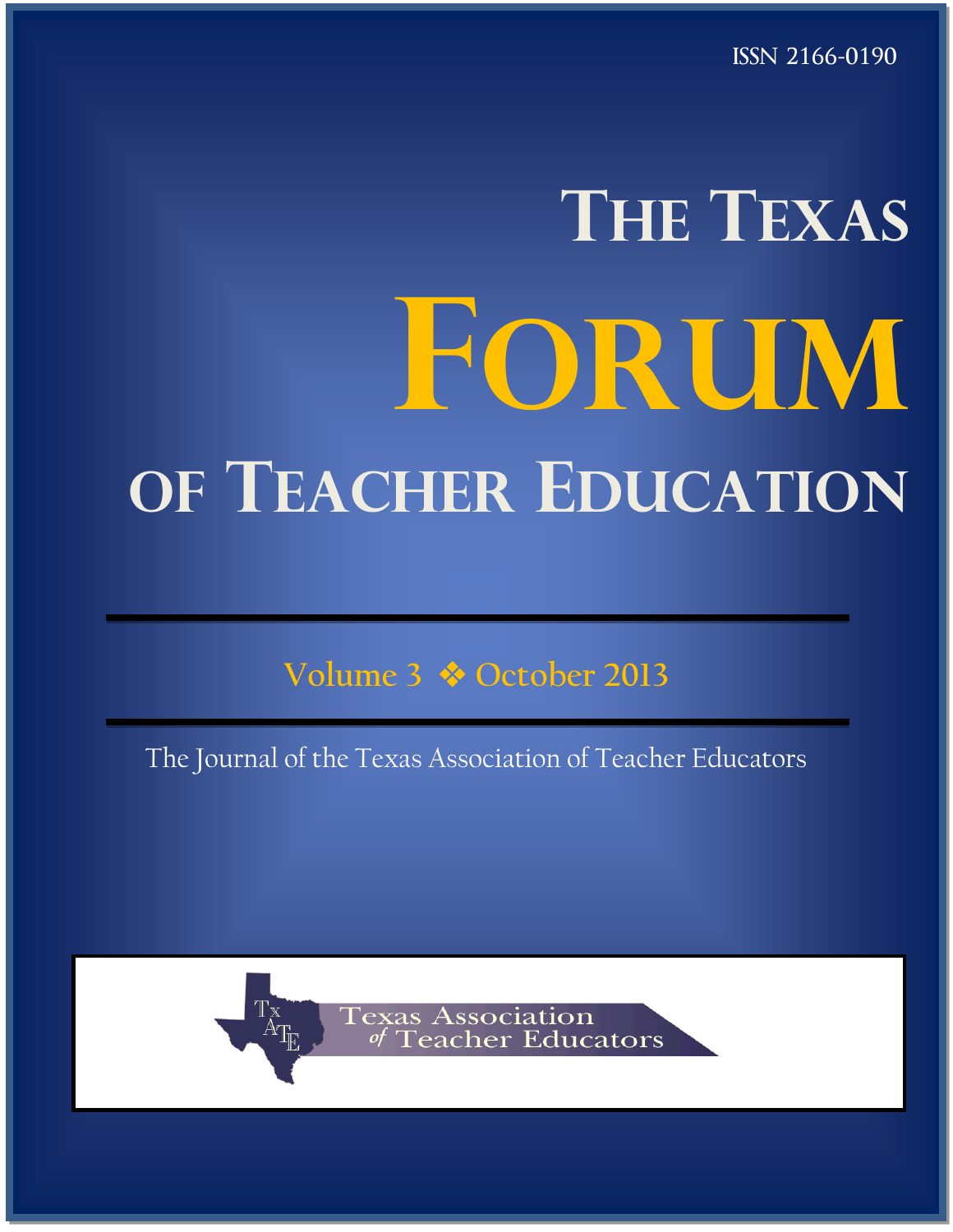# ATTRACTING STEM MAJORS TO A CAREER IN TEACHING

#### **Keith Hubbard, Ph.D.**

 *Stephen F. Austin State University*

**Karen Embry-Jenlink, Ed.D.**  *Stephen F. Austin State University*

**Lesa Beverly, Ph.D.**

 *Stephen F. Austin State University*

# **Abstract**

Talented Teachers in Training for Texas (T4) is a recruiting and training program for STEM high school teachers. We describe the program's three distinctive recruiting events – a STEM Master Teacher Job Shadow, a NASA Aerospace Teachers Program, and a STEM Day – along with T4's training focus – a multi-year scholarship and mentoring program designed to invite pre-service teachers into an authentic, sustained academic community of practice supported by high levels of engagement with caring STEM practitioners.

## **INTRODUCTION**

One of the enduring challenges in teacher preparation today is the recruitment and retention of highly-qualified science and mathematics teachers. As the proportion of careers demanding a strong background in science, mathematics, engineering and technology (STEM) continues to rise, so does the concern for addressing the need for mathematics and science teachers who are able to engender interest and passion among their high school students for majoring in STEM fields and pursuing careers in STEM-related occupations beyond college (National Research Council, 2011). Moving beyond workforce development needs, the staffing challenges of mathematics and science teachers has also been linked to other educational problems in the U.S., including the low performance of American students on international comparisons in mathematics and science, lower national economic competitiveness,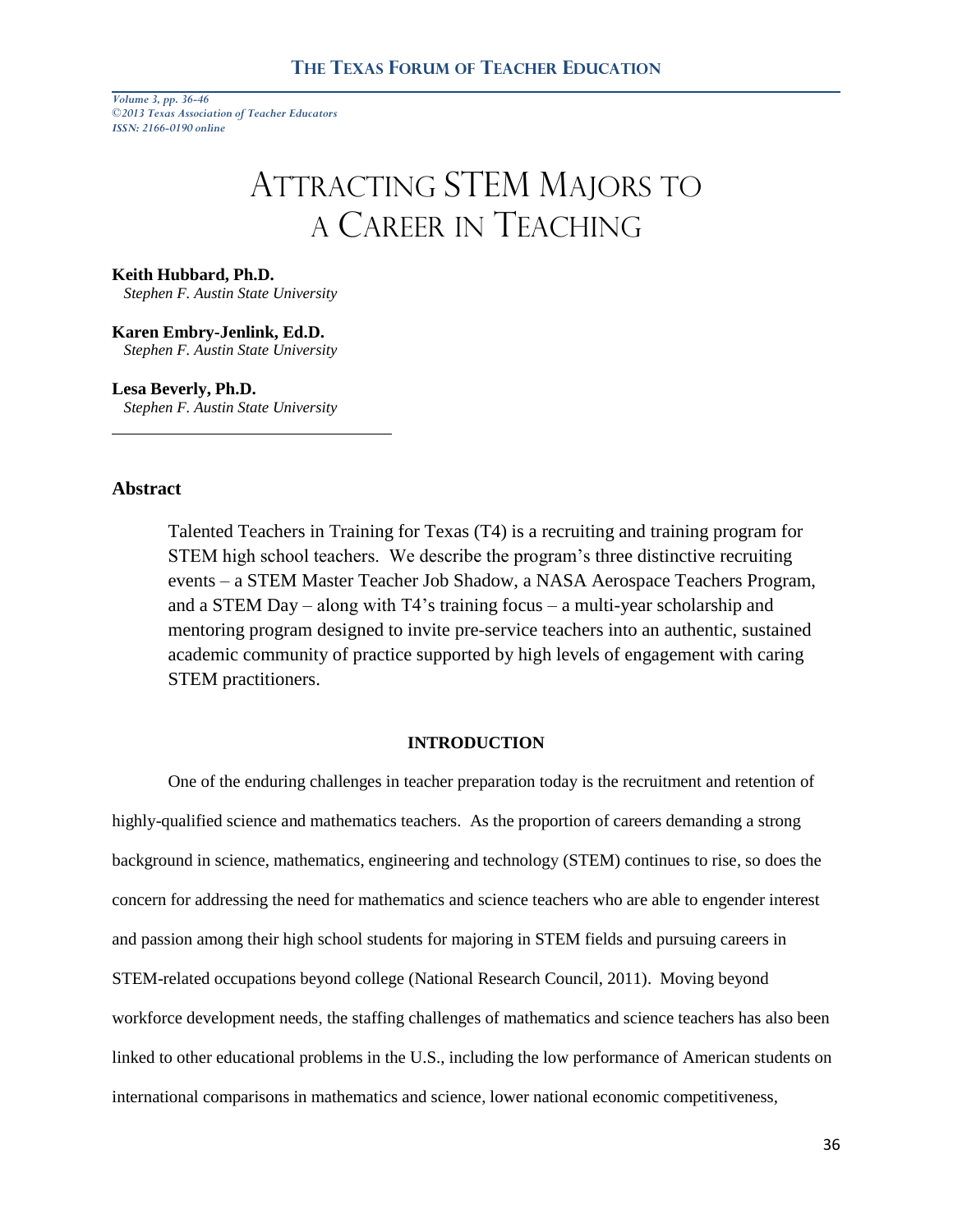declining engineering majors among American college students, and an increasing minority achievement gap (Rising Above the Gathering Storm, 2005).

In a recent national study that examined the supply and demand for mathematics and science teachers, Ingersoll and Perda (2010) found that the problem of STEM teacher supply and demand is twofold. First, the number of mathematics and science teachers currently being prepared is insufficient to fill the shortages in light of increasing student enrollments and the pace of teacher retirements; also, higher rates of turnover and attrition exist among STEM teachers which leaves a smaller cushion in the workforce to re-supply STEM teachers in schools. Rates of turnover and attrition are highest in hard-tostaff, high-need school districts. Thus, addressing the persistent critical shortage of mathematics and science teachers in schools today requires not only improving approaches to STEM teacher recruitment but also designing recruitment processes that will lead to improved retention and success among novice mathematics and science teachers in hard-to-staff school districts.

Talented Teachers in Training for Texas (T4), a Robert Noyce Scholarship program funded by the National Science Foundation (NSF), was conceptualized to raise awareness of teaching opportunities throughout the local STEM community, to offer attractive entry points to high school teaching experiences, and to target a limited number of aspiring teachers, called T4 Scholars, for authentic inclusion into the STEM teaching community. T4 targets students who are majoring, or considering majoring, in STEM fields at Stephen F. Austin State University and at Angelina College, a T4 partner community college. T4 Scholars are prepared for teaching in high-need high schools through extensive observation and interaction with in-service teachers, group reflection; academic mentoring that begins in their junior and senior years of college, novice teacher support during their first three years in the classroom, professional support through paid conference attendance, and academic scholarship support totaling \$30,000.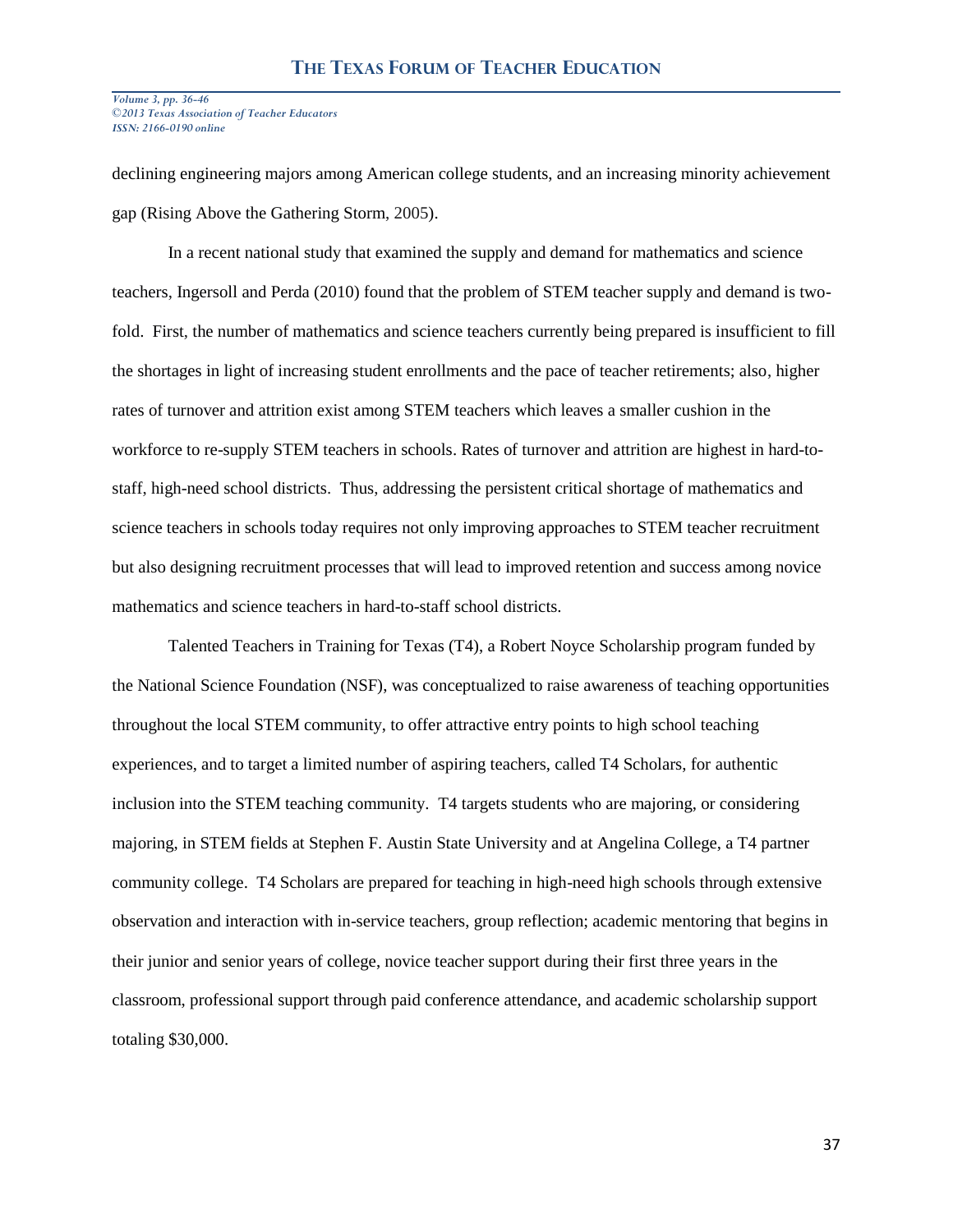## **T4 EXPOSURE AND RECRUITING STRUCTURE**

The T4 recruiting effort is intended to raise awareness among a broad student population about careers and opportunities in STEM teaching. In addition to publicizing the Noyce scholarships, our advertising focused on three distinctive recruiting events: a STEM Master Teacher Job Shadow Program, a NASA Aerospace Teachers Program, and a STEM Day Program. Since "getting the word out" is everything, we set attainable publicizing goals for launching each program and sought to expand recruiting as the programs repeated. In our first year we visited 20 mathematics and science college classrooms and then expanded to 33 visits in year two. We doubled the number of fliers printed, added video testimonials to our website, and tapped the recruiting network of those students who had already benefitted from the T4 programs. We also held evening information sessions for prospective participants. Over 100 students became involved in these programs within the first two years of T4, and many more have heard about the T4 program and careers in STEM teaching.

# **STEM TEACHER JOB SHADOW**

The STEM Master Teacher Job Shadow consists of one full forty-hour week of working with a trained Master Science or Mathematics Teacher after the university's spring semester and while high schools are still in session. T4 benefits from the fact that our university has an active Robert Noyce Master Teaching Fellows program, an NSF Math Science Partnership cohort of teacher leaders, and a Math, Science & Technology Teacher Preparation Academy for high school teachers. These programs provide a network of excellent teachers for the job shadow.

Master Teachers and T4 Recruits meet together prior to the scheduled event week. Having these meetings allows Master Teachers and the T4 Recruits to become acquainted and discuss school protocols such as dress code, parking, office check in, etc. Master Teachers also clarify their professional expectations for the week. Additionally, Master Teachers receive advice on what has worked well in past shadowing events from previous participants.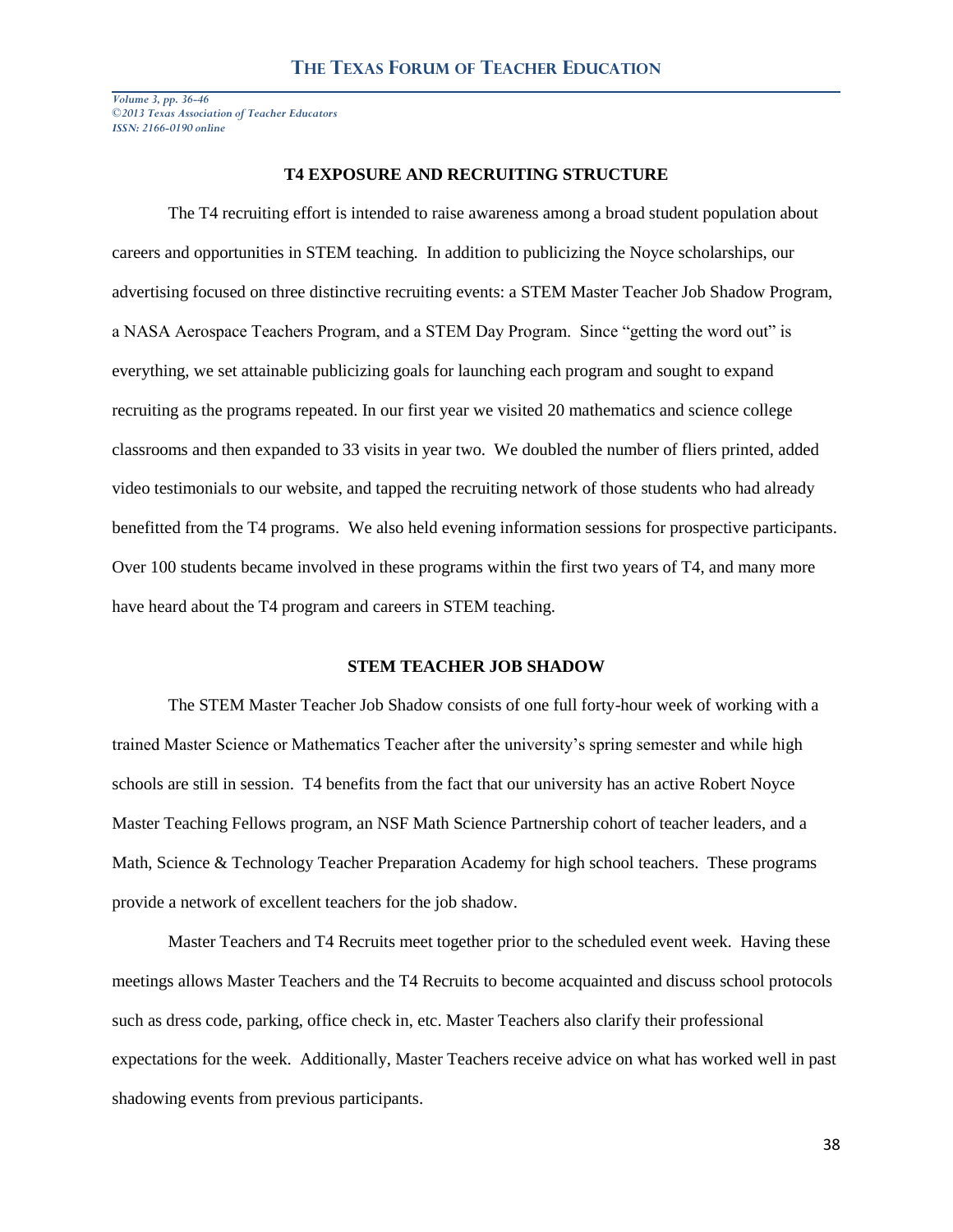During the job shadow experience, T4 Recruits complete reflection journals each day and upon completion of the experience attend a half-day debrief with their Master Teachers. As part of the academic support, the T4 Recruits receive a \$450 stipend for the week and attendance at the Saturday debrief session is required. Reflection journals allow us to capture a wealth of perspectives.

In preparing for the job shadow, Julie (pseudonyms used throughout) wrote "I am … extremely curious about the overall atmosphere of a high school and seeing it through the student's eyes because I have never been in a public high school before – I was homeschooled." At the end of the week, she praised the job shadow but indicated she did not think a career in the public schools was for her. Better to decide based on experience! Others drew different conclusions. After the experience, Erica wrote "I am now, more than ever, inspired to teach and pursue this career. I saw things (abilities and creativity) in myself that I didn't see before."

The Master Teachers also raved about the experience. "They got five day's work… they got to see the reality of it. Not just 'this hour' every single day." Another said, "I think the week at a time is much more valuable than the little snippet… just to push through even when you don't feel like it. They got to see everything." Nearly all Master Teachers indicated an eagerness to be included for participation in future events and incorporate other Master Teachers' ideas in the future.

# **STEM DAY**

Faculty at our university had discussed holding a STEM Day for years, but T4 catalyzed the event to *actually occur*. The vision was to bring in hundreds of local high school students to our university to do exploratory activities and hear speakers from a variety of STEM fields. More STEM majors and more visibility for STEM fields make a richer candidate pool of potential STEM teachers. Although we believed this to be unquestionably a best practice, there was an obstacle. Noyce Scholarship programs last at most five years (including planning). It takes seven years for a high school sophomore to develop interest in STEM, discover teaching as a passion, and get trained (assuming a four year university degree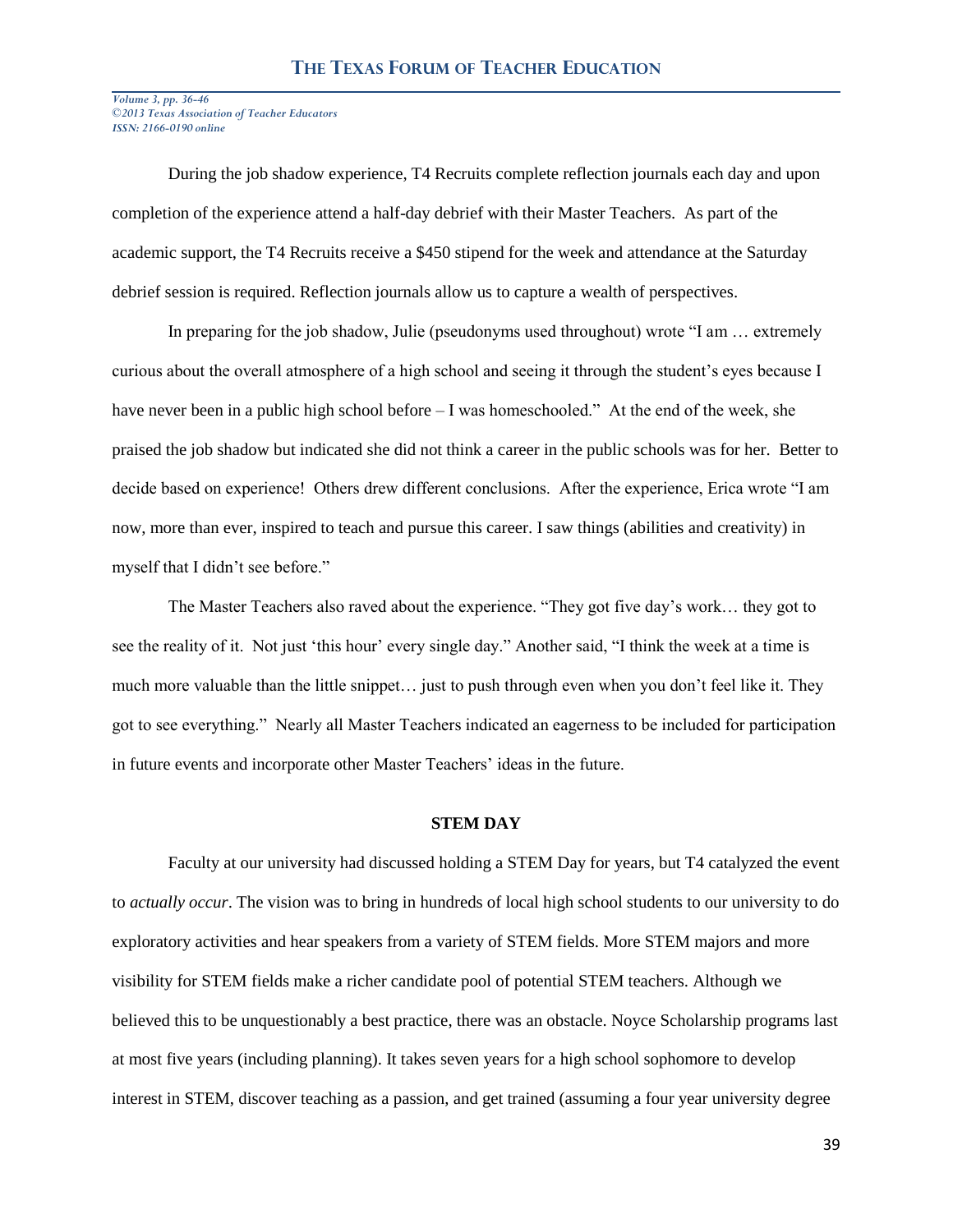plan). Using STEM Day events to garner data documenting STEM recruitment was not feasible. Our solution was to utilize college students, potential T4 Recruits, in all of the STEM Day activities as guides and co-presenters. Doing so allowed us to incorporate an event into our program that could substantially affect STEM interest of students at a younger age while simultaneously addressing the goals of T4.

On our first STEM Day, a total of 12 school districts attended with 243 students and 34 teachers. Of the students who attended, approximately 63% reported being in the top 10% of their class in terms of mathematics and science ability. (Response rate was 70%.) In the post-experience survey, 81% of students indicated that their interest in STEM had increased (25% "increased dramatically"). The increase in knowledge about STEM careers was even higher with 36% indicating their knowledge had "increased dramatically" and 60% indicating it "increased somewhat". Teachers were also encouraged by the effort to reach their students. In a follow-up survey, several commended "the diversity of activities" which had been available at STEM day. They especially appreciated the hands-on activities, the professors sharing their passion about their fields, and students being exposed to the STEM careers panel. University faculty shared the enthusiasm about finally implementing STEM Day.

Unfortunately, our success appeared to be meager among the university students we incorporated as guides and co-presenters. We were able to involve over 80 college students in STEM Day, but as a result many had only cursory roles. In the follow-up survey, 96% indicated that their interest in high school teaching had not changed. (This may have been affected by the fact that around half of the university students involved were either seniors or graduate students.) Around 50% of guides' written comments asked for "more organized instructions for students volunteering."

For the second annual STEM Day, the number of university students participating was reduced slightly to 55 students with more specific activities. Guides were assigned to a single cohort of students throughout the morning activities, acting as leaders and mentors. This proved to have a significant impact on our recruiting efforts. Instead of having only 4% of the university students report increased interest in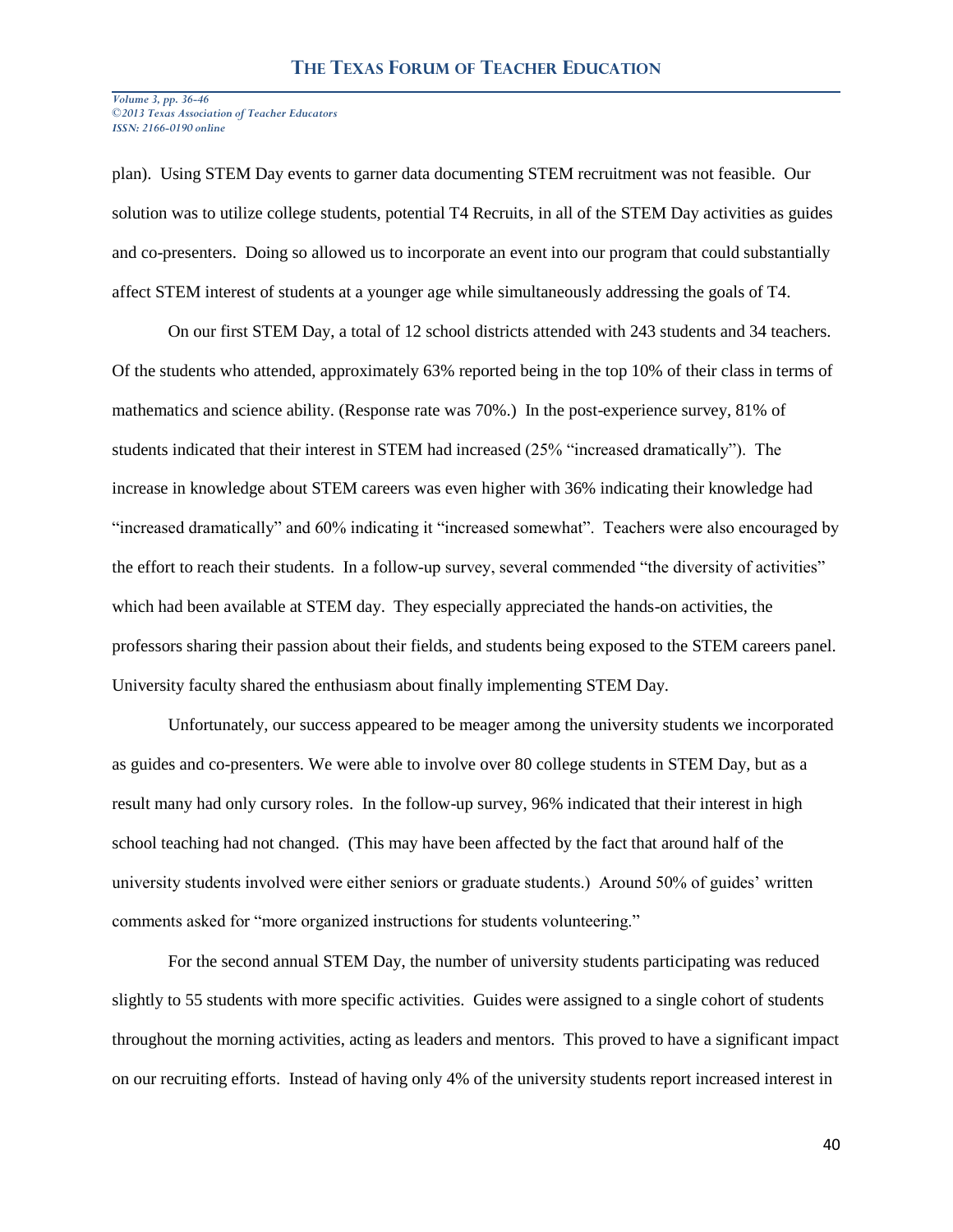high school teaching, in the second year, 42% indicated their interest in high school teaching had increased. This increase was achieved at the same time as the overall program grew to 266 high school students and high school student interest levels remained high.

# **NASA AEROSPACE TEACHERS PROGRAM**

One of the greatest assets of the T4 program is a dynamic partnership developed with NASA whereby prospective teachers are embedded with high school groups in NASA's High School Aerospace Scholars (HAS) program as junior teachers. HAS identifies talented high school students from across Texas and Oklahoma, trains them during the school year, then brings them to NASA's Clear Lake facility for a one-week experience where they work on STEM challenges in teams of ten. Each team is assigned a certified classroom teacher, a junior teacher from T4, a NASA professional, and has access to a wide variety of other NASA personnel. The program enjoys a phenomenal reputation and was much enjoyed by the university students who participated as junior teachers.

In our first year, 12 T4 Recruits from our university and partner junior college participated. Afterward Parker said, "Seeing [students'] drive to achieve is one of the more inspiring things," and Aleisha said it opened her eyes to the bonds that teachers and students develop. Two thirds of junior teachers either had their interest in teaching increase or their previous commitment to teach solidified.

After the initial year, we established clearer expectations for T4 Recruits going into the program concerning what they would be doing by adding a pre-experience orientation with past T4 participants in the NASA Teacher Program. Additionally, NASA now provides information to the Master Teachers regarding the participation and expectations for junior teachers.

# **THE T4 SCHOLAR COHORT STRUCTURE**

Although our recruiting programs broke new ground in a number of directions, our largest effort has been focused on our scholarship recipients - our cohort of T4 Scholars. T4 Scholars meet with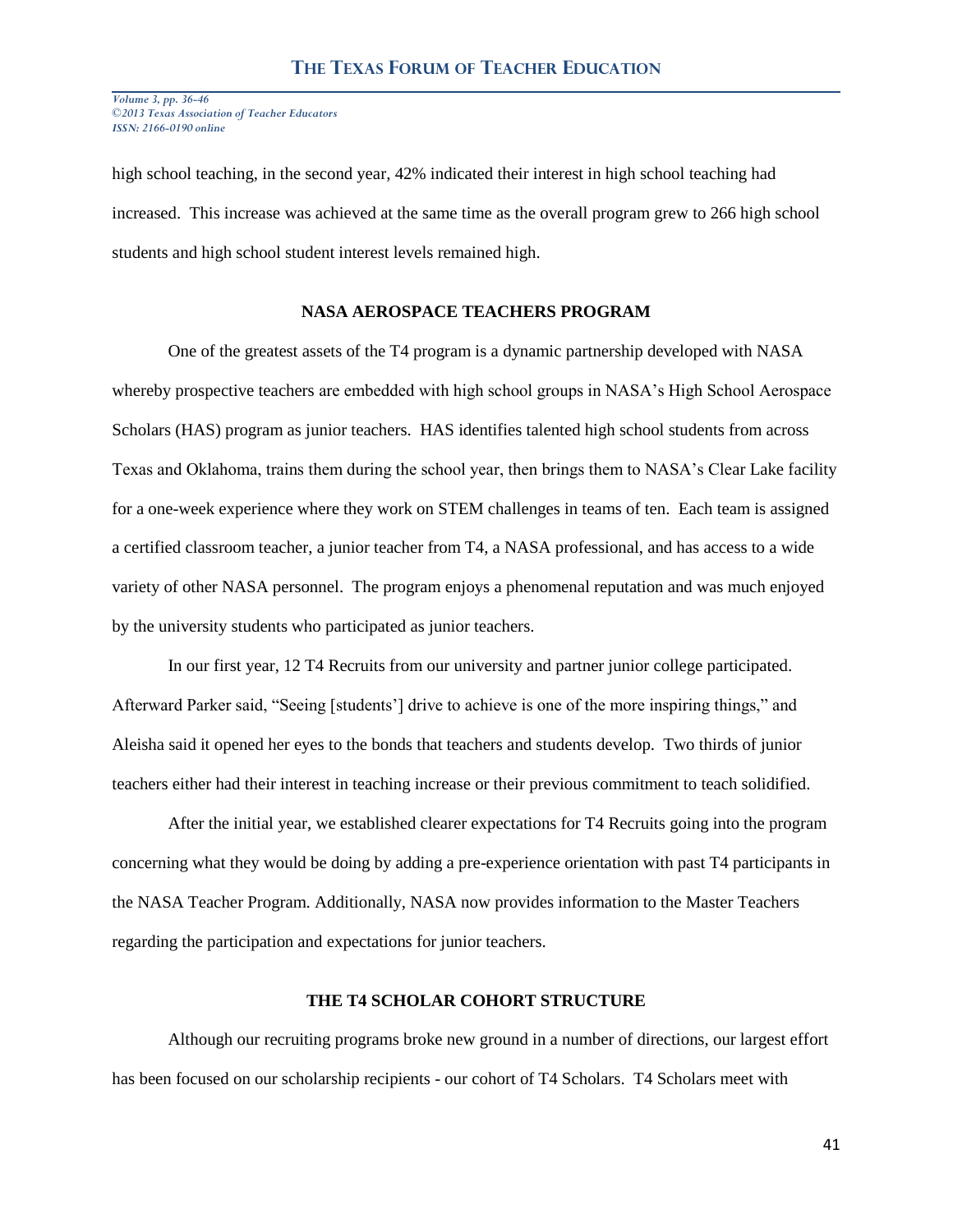university faculty and teaching mentors biweekly to discuss aspects of teaching, examine content and explore challenges for new teachers, meet with practitioners (sometimes novice teachers) from the field, and most of all to become a supportive, sustained academic community. Regular classroom observation and reflection is an integral part of the program, as are local, regional, and national conferences. This community's professional, monetary, and relational support is producing a positive effect on many of the T4 Scholars as the following stories illuminate.

Like many of our T4 Scholars, the money was a big incentive for Parker. As a high school senior, he had been accepted to a top private university. But during his senior year of high school, life as he knew it fell apart. Through changing circumstances in his family, he ended up on the streets. Although a bright student, accepted to a top school, he did not attend a university or college at all that fall. By the spring semester, Parker was able to begin attending a community college. A year later, he transferred to our university.

With limited financial or emotional support, college can be a challenge and Parker found this was true in his situation. He wanted to do something great with his life, which in his mind most likely meant becoming a doctor. He aced general physics in the fall and was earning an A in botany when a speaker came to his class to talk about the T4 programs. In his words, "The T4 program was kind of like a key to the door. I guess it kind of helped push me along." He signed up for the NASA teaching experience. He also decided to take the leap and apply for the T4 scholarship, knowing that it meant committing to teach.

Although the financial support was important to Parker, the relational support was just as valuable. Our program has a veteran teacher with 20 years in the high school classroom who is mentoring Parker's cohort. By the end of the first meeting with her, Parker and another student were calling her 'MOM' – (Mentor Of Math … & Science). While in the T4 program, Parker will be mentored by MOM not only through college but also during his first three years in the classroom.

42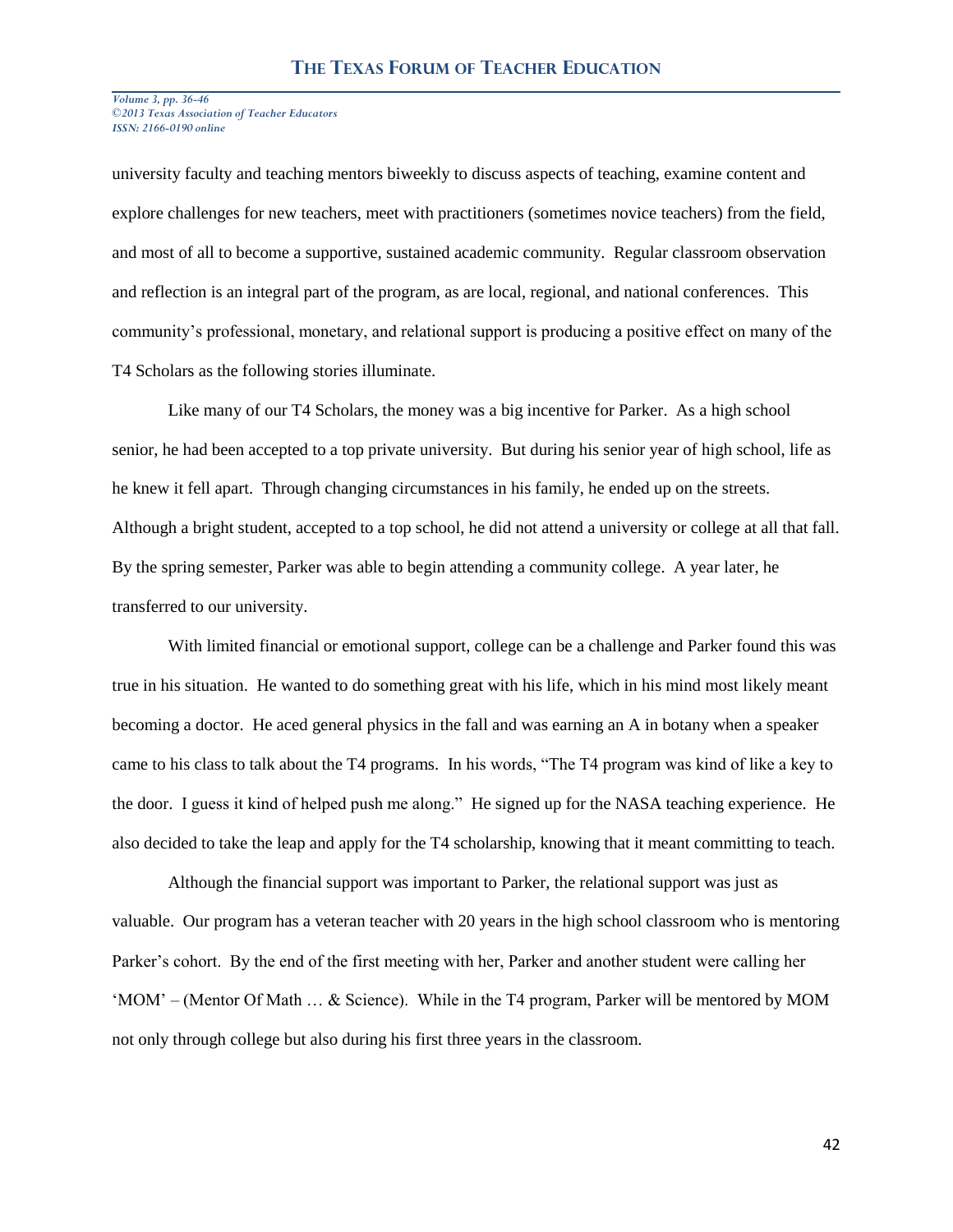Typical teacher preparation programs provide mentoring (by an advisor, a student teaching mentor, etc.) but it is rarely the same person throughout the program. Similarly, school districts routinely assign mentors to new faculty, but these mentorships can fluctuate. Our mentorship is different. It begins at least 4 semesters before a future teacher graduates college, and the same mentor follows the T4 cohort through teaching observation, student teaching, and into the classroom. Even if the teacher changes districts in the second or third year, the mentor will not change, allowing for a more authentic, sustained community of practice where self-reflection, collaboration, and stronger confidence in one's teaching ability can flourish.

## **A STEM FAMILY**

The most unexpected benefit of the T4 cohort model is the "family" as our T4 Scholars like to call themselves. In addition to biweekly meetings, online discussion, and traveling together to conferences and events, T4 Scholars began requesting opportunities to spend time together socially as well – bowling, dinner, a camping trip. Teaching is a challenging endeavor, and effective mentoring works best through developing relationships, preferably outside the teaching day (Odell, 1990). For gifted young academics with lacking support systems who want to make a great contribution with their lives, our program has turned out to be a special haven.

Many T4 Scholars have experiences that parallel Parker's. Erica was a passionate, overcommitted 22-year-old who had just changed her major from accounting to mathematics. Unsure of what she wanted to do with a mathematics degree, her advisor shared information with her about the T4 programs and considering a career in teaching. Erica realized that teaching had always been in the back of her mind, but she had resisted the urge to pursue it. She comes from a supportive family - a father who is a self-described "third generation blue collar grunt" and a stay-at-home mother. Both were proud of their daughter but unable to help her navigate teacher preparation. After much thought, Erica decided to apply for the Job Shadow and the Noyce Scholarship.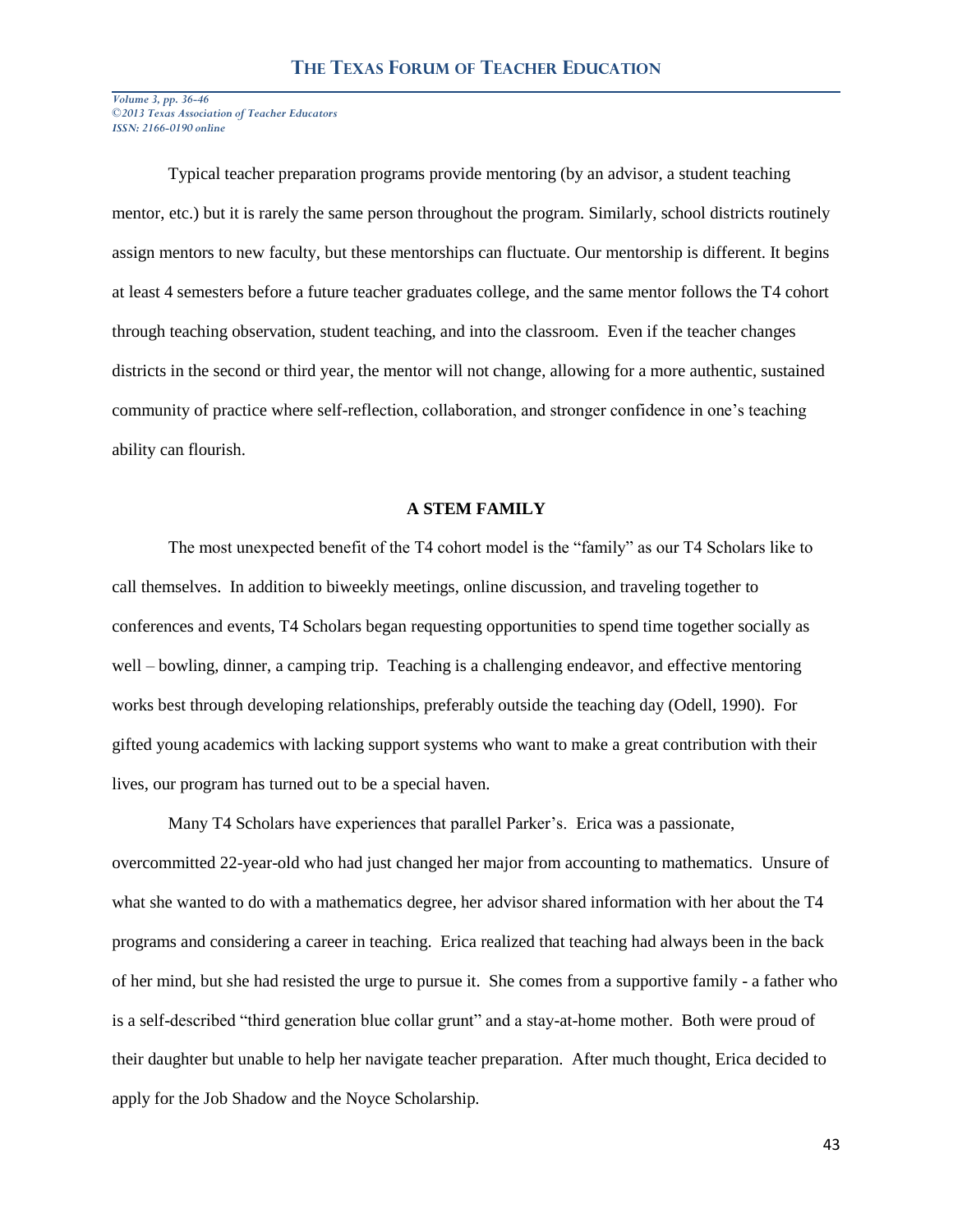A year into the T4 Scholar program, Erica is optimistic. She believes she's getting a "realistic view of what goes on in the classroom" rather than "a textbook perspective." From the full-week job shadow to the biweekly meetings with MOM; from the dinner discussion with a first, a second and a third year teacher about the highs and the lows of teaching, to the networking opportunities provided from attending the national NCTM conference, Erica is experiencing what her parents could not offer her  $-a$ gentle immersion into the world of teaching before facing the high school classroom as an-inservice mathematics teacher.

Erica's family was so grateful for the opportunities afforded Erica that her father contacted the project director with this email:

My wife and I wanted to express our sincere appreciation for the interest and support you and the department have provided to our daughter. I am sure that we can never know the full depth of what you have done for her. And you cannot know the depth of what you have done for our family as a whole as well as for Erica.

Parker and Erica came from different backgrounds but ultimately benefitted from the same things: financial and community support founded on the basis of an academic community of supportive university faculty and mentor teachers willing to strengthen the pipeline of STEM teachers in high need schools. Not surprisingly, students in T4 who had the greatest monetary need expressed more passion about pursuing the scholarship. It is interesting that the same has proven true for students in need of mentoring relationships.

# **CONCLUSION**

The U.S. continues to face a critical shortage of STEM professionals, particularly in the teaching field. Being qualified is insufficient. We need to recruit and equip teachers to inspire our youth to see the beauty and applicability of science and mathematics. In the 2010 Report to the President, the President's Council of Advisors on Science and Technology, recommended: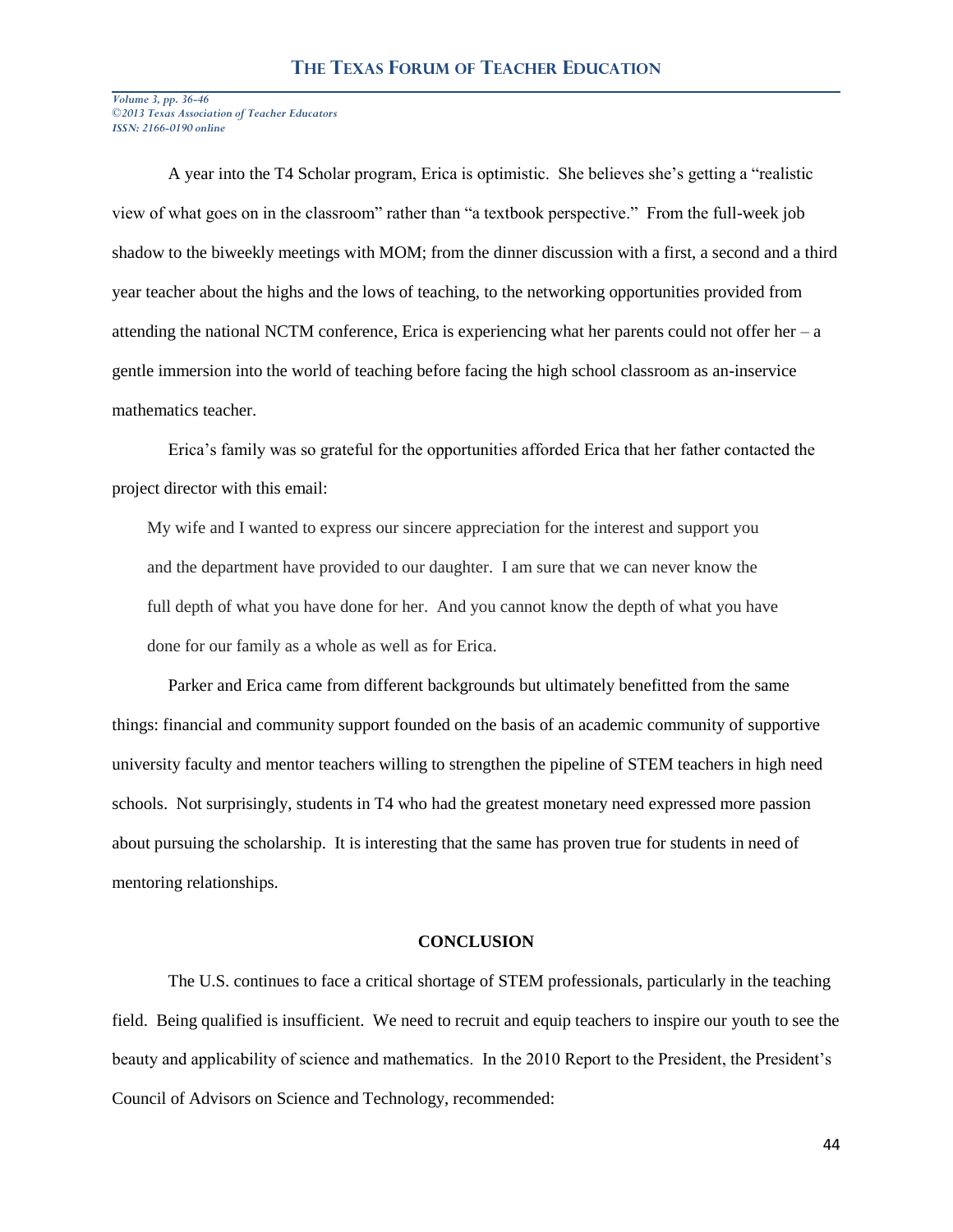> The Federal Government should set a goal of ensuring over the next decade the recruitment, preparation, and induction support of at least 100,000 new STEM middle and high school teachers who have strong majors in STEM fields and strong content-specific pedagogical preparation, by providing vigorous support for programs designed to produce such teachers. (PCAST, p. X)

The need for new teachers, exacerbated by the number of teachers that leave the field annually as a result of lack of professional support (Ingersoll and Perda 2010), makes it imperative that colleges and universities recruit more students into STEM teaching fields and find creative ways to support novice teachers.

Talented Teachers in Training for Texas uses the four programs described above to address these concerns. The Master Teacher Job Shadowing Program, the NASA Aerospace Teaching Program, and STEM Day raise awareness of STEM teaching opportunities and initiate the equipping process for those considering the teaching field. The T4 Scholars Program invites pre-service teachers into an authentic, sustained academic community of practice supported by high levels of engagement with caring STEM practitioners. Initial results demonstrate positive outcomes in both areas. Our program has been quantitatively successful in STEM recruitment and preparation, and the transformative quality of the academic community developed bodes well for future teachers' persistence in the field long after college.